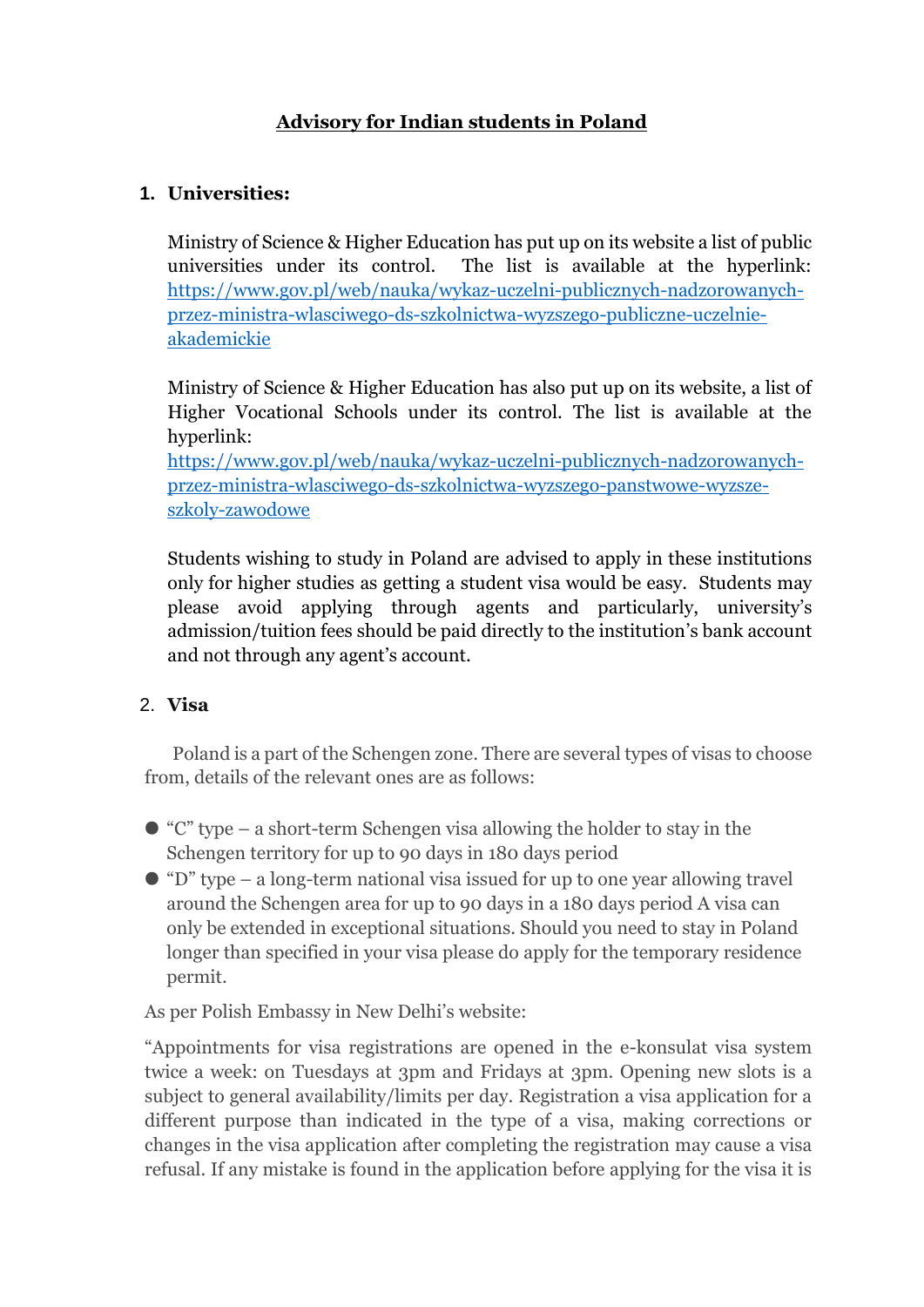necessary to email a request to the Consular Section to cancel the registration. New registration for the same person will be applicable only after 24h from the cancellation date. It is not allowed to register one applicant for different appointment dates. Please register visa applications carefully and with proper attention."

Slots for student visas are opened as per the schedule of semesters. More information on this can be found on the e-konsulat visa system of the Polish Embassy.

# **3. Temporary Residence Permit**

When you receive the residence permit, a Temporary Residence Card will be issued which is an ID card that proves that you have a residence permit. Together with your travel document, it allows you to cross the Polish border. The first residence permit is issued for the period of 15 months. It can be renewed for periods of up to 3 years but not longer than the remainder of your studies.

# **ATTENTION: You should apply for the Temporary Residence Card immediately upon arrival in Poland and please do not wait for the expiry of the existing visa as it generally takes 8 to 12 months for the Temporary Residence Card to be approved.**

You have to apply for a Temporary Residence Permit with the local Voivodship Office. You can find a complete list of offices here: [http://www.migrant.info.pl/](http://www.migrant.info.pl/public-institutions.html) The documents you will need to legalize your stay include an application form, photos and documents proving your identity and citizenship, address, purpose of stay (a certificate from your school) health insurance and possession of sufficient funds. For detailed information check out the Voivodship Office's website.

#### **4. Insurance**

If possible, it is recommended that students purchase their own international medical insurance prior to their arrival in Poland. Otherwise they are required to sign a voluntary health insurance agreement with the National Health Fund (*Narodowy Fundusz Zdrowia – NFZ*) and pay their own insurance fees. Students also have the option of purchasing additional accident insurance.

# **5. PESEL**

The PESEL number is an identification number given to every Polish citizen when they are born and registered in Poland. Moreover, expats who meet certain criteria can also apply for the PESEL number. PESEL number is not mandatory for all expats but very helpful, especially in terms of medical care and taxes. It is mandatory for those who work in Poland and paying taxes. If you do not have it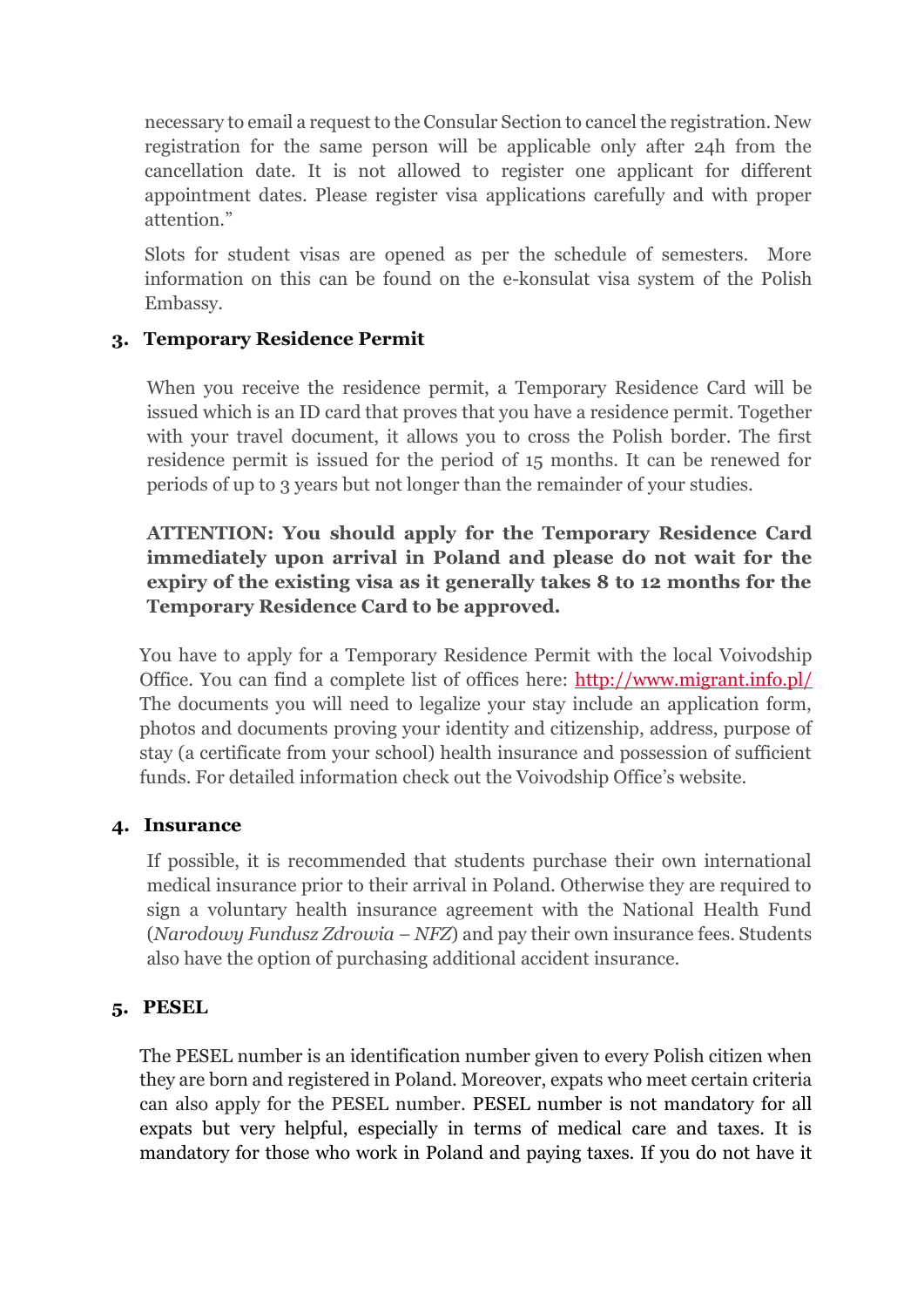can be problematic to submit your tax declaration. Students need a house address validated by rent agreement for PESEL.

#### **6. Safety and security**

Most visitors to Poland experience no difficulties. Serious crime against foreigners is relatively rare, but incidents do occur. You should also be alert to the possibility of street crime and petty theft, and that foreigners may appear to be easy target. Keep valuables and cash out of sight, especially in crowded areas and tourist spots where pickpockets and bag snatchers operate.

There is a higher risk of robbery at main rail stations and on all train services, especially overnight sleeper trains. You are most at risk while boarding and leaving trains.

If you have been robbed, please inform your local Police station (it's better to go with someone who speaks Polish because local police office may / may not speak English).

Please use only official taxis, which have the name and telephone number of the taxi company on the side of the door and on the top of the taxi. They will also show a rate card on the window of the vehicle. Taxis with a crest but no company name are not officially registered taxis.

Avoid traveling in late nights and avoid indulging in any kind of altercation.

#### **7. Local travel**

In general public transport in Poland is very good. You buy tickets from ticket vending machines (vending machines are available inside the buses and trams also) or you can use apps "[skycash](https://www.google.com/url?q=https%3A%2F%2Fwww.skycash.com%2F&sa=D&sntz=1&usg=AFQjCNGC4m2L13HVqfudZGriQAMZD45jmA)", "Jakdojade" and "MoBilet" (available in English). Please note that in order to purchase 'reduced' ticket (with discount), you should have a valid ID issued by the **Polish** institution. **Tickets must be validated at the start of a journey.** You will be fined on the spot if you're travelling with an invalid ticket.

#### **8. Renting an apartment**

One should be alert while dealing with agents. They shouldn't take money from you in advance. Proof of payment made for rentals should be kept safely and all payments w.r.t. rentals should be made through bank only. All documents related to renting of the apartment may be kept safely. Photos of the premises may be taken before taking possession. Landlords may charge for repairs/wear and tears before the premises is handed over to them.

#### **9. Emergency numbers**